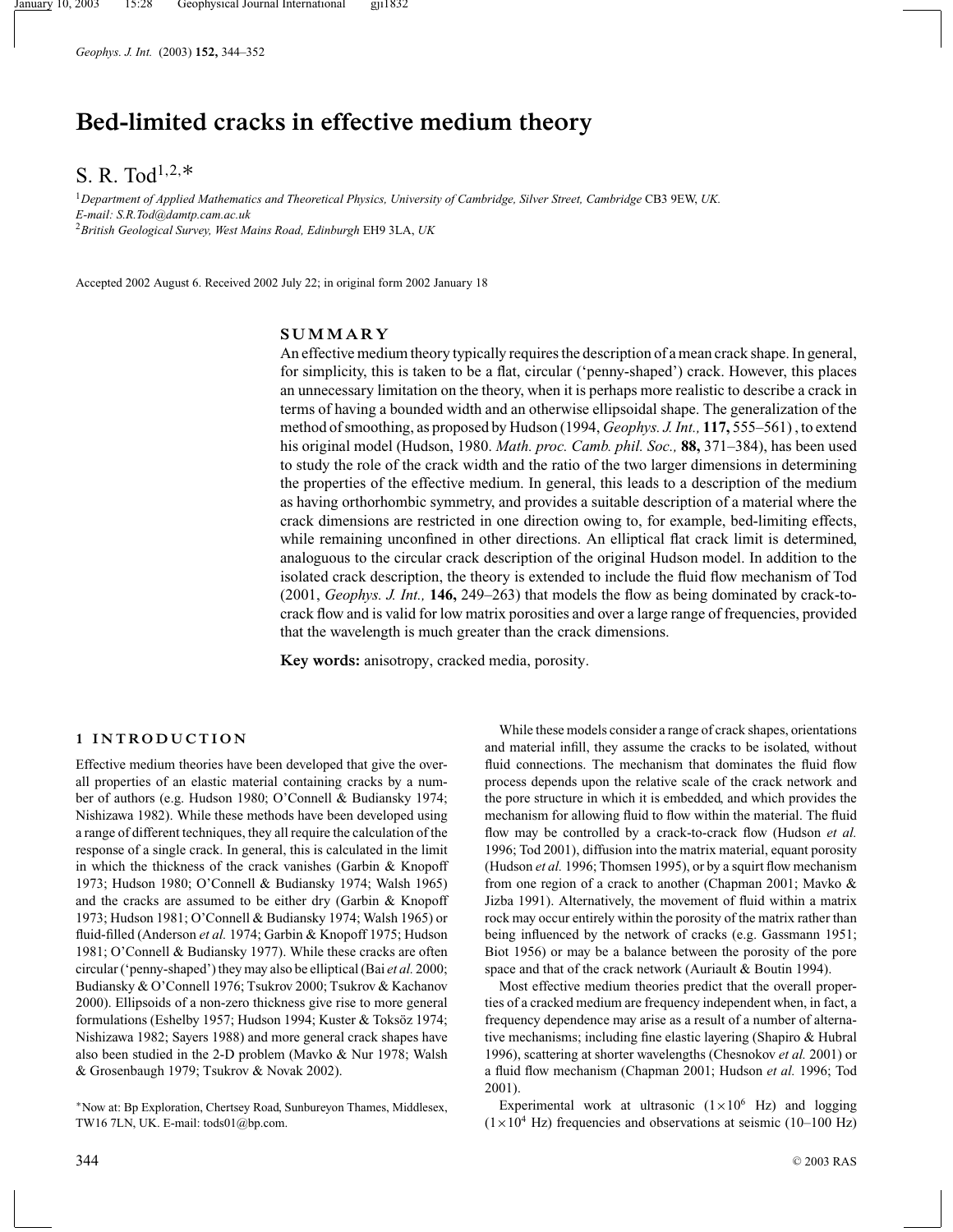frequencies suggest that, in fact, the material properties of a cracked solid display a frequency dependence in the presence of fluid (Rathore *et al.* 1995; Sothcott *et al.* 2000; Spencer 1981; Winkler 1985), are sensitive to crack aspect ratio (Rathore *et al.* 1995) and to crack size (Borgos *et al.* 2000; Lore *et al.* 2001; Roy *et al.* 2001).

It is these considerations, then, that lead us to develop a model that combines previous work on cracks of arbitrary ellipsoidal shape in an elastic matrix and fluid flow between cracks that leads to a description of the effective properties of the medium that is frequency dependent, as a direct result of the fluid flow mechanism. The theory is valid over a large frequency range provided that the wavenumber remain less that the crack length and is appropriate for matrix rock of low porosity. The application of the theory to modelling exploration and earthquake data has been undertaken in a separate study (Tod & Liu 2002).

#### **2 THE INCLUSION PROBLEM**

The method of smoothing (Keller 1964), used by Hudson (1980) to derive an effective medium theory for aligned circular cracks embedded within an isotropic background matrix, was extended by Hudson (1994) to include aligned identical cavities or inclusions described by spheroids of non-zero thickness.

Defining the elastodynamic operator *L* such that

$$
\mathcal{L}_{ip}u_p = \left(\frac{\partial}{\partial x_j}c_{ijpq}^0 \frac{\partial}{\partial x_q} + \rho_0 \omega^2 \delta_{ip}\right) u_p, \tag{1}
$$

where  $c^0$  are the elastic stiffnesses of the isotropic matrix material and  $\rho_0$  its density, Hudson (1980) derives the equation for the mean field  $\langle u \rangle$  as

$$
\left[\mathcal{L}_{ip} - \epsilon \nu^s \int_{\mathcal{D}} dV_x \mathcal{L}_{ij} \bar{S}_{jp}(\mathbf{x}) + \mathcal{O}(\epsilon^2) \right] \langle u_p \rangle = 0, \tag{2}
$$

where  $v^s$  is the number density of cracks,  $\epsilon \bar{S}(\mathbf{u})$  is the scattered wavefield generated by an averaged crack from an incident field  $\langle \mathbf{u} \rangle$ ; the small parameter  $\epsilon$  indicates that the scattered field is small in comparison with the incident wave, and integration is over the entire medium. The summation convention is assumed throughout. Neglecting terms of order  $\epsilon^2$  and above ignores crack–crack scattering.

We approximate the mean wave by a plane wave

$$
\langle \mathbf{u} \rangle = \mathbf{b} e^{i\mathbf{k} \cdot \mathbf{x}},\tag{3}
$$

so that

$$
\mathcal{L}_{ip}\langle u_p\rangle = \left(\rho_0 \omega^2 \delta_{ip} - c_{ijpq}^0 k_j k_q\right) b_p e^{i\mathbf{k} \cdot \mathbf{x}}.\tag{4}
$$

Use of the reciprocity theorem yields an expression for the scattered wave (Hudson 1994; Kuster & Toksöz 1974)

$$
\epsilon \bar{S}_{jp} \langle u_p \rangle(\mathbf{x}) = \int_V \left[ \rho^+ \omega^2 G_{jp}(\mathbf{x}, \mathbf{y}) - c_{ikpq}^+ \frac{\partial G_{ji}(\mathbf{x}, \mathbf{y})}{\partial y_k} \frac{\partial}{\partial y_q} \right] u_p(\mathbf{y}) dV_y, \tag{5}
$$

where

$$
\mathbf{u} = \langle \mathbf{u} \rangle + \mathbf{u}' \tag{6}
$$

is the wavefield inside the inclusion or cavity,  $\mathbf{G}(\mathbf{x}, \mathbf{y})$  is the Green function satisfying

$$
\mathcal{L}_{ip}G_{pj}(\mathbf{x}, \mathbf{y}) = -\delta_{ij}\delta(\mathbf{x} - \mathbf{y})
$$
\n(7)

and  $\rho^+$  and  $c^+$  are defined as

$$
\rho^+ = \rho' - \rho_0 \tag{8}
$$

and

$$
c^+ = c' - c^0,\tag{9}
$$

where  $\rho'$  and  $c'$  are the density and elastic stiffnesses of the inclusion, respectively. A certain amount of care is required (Hudson 1994) in the case of a cavity, as there is no actual displacement within *V*. Essentially, we may still use eq. (5), on the understanding that there is an artificial displacement within the cavity.

In the low-frequency (static) approximation, the total displacement **u** and strain **e** within the inclusion are given by Hudson (1994) as

$$
\mathbf{u}(\mathbf{x}) = \langle \mathbf{u} \rangle(\xi) + V'(\mathbf{x} - \xi) \langle \mathbf{e} \rangle(\xi) \tag{10}
$$

and

$$
\mathbf{e}(\mathbf{x}) = \langle \mathbf{e} \rangle(\xi) + E'(\mathbf{x} - \xi) \langle \mathbf{e} \rangle(\xi) = E(\mathbf{x} - \xi) \langle \mathbf{e} \rangle(\xi), \tag{11}
$$

defining  $E$ , where  $V'$  and  $E'$  are perturbations to the mean wave state and  $\xi$  is the centroid of *V*. Hudson (1994) neglects the second term of eq. (10) on the physical grounds that it is of lower order than the first term, as seen in studies of diffraction by a sphere (Ying  $\&$ Truell 1956), and defines *E* for an ellipsoidal inclusion with lengths 2*a*, 2*b* and 2*c* along the  $x_1$ ,  $x_2$  and  $x_3$  axes respectively, as

$$
E = (Ss^{0}c^{+} + I)^{-1}, \tag{12}
$$

in terms of the Eshelby tensor *S* (Eshelby 1957), with

$$
a \ge b \ge c,\tag{13}
$$

*s*<sup>0</sup> the compliance tensor of the isotropic matrix material, and the identity tensor

$$
I_{ijkl} = \frac{1}{2} (\delta_{ik}\delta_{jl} + \delta_{il}\delta_{jk}).
$$
\n(14)

Inserting eq.  $(5)$  into eq.  $(2)$  and using eqs  $(10)$ ,  $(11)$  and  $(3)$ ,

$$
\left(\rho\omega^2\delta_{ip} - c_{ijpq}k_jk_q\right)b_p = 0,\tag{15}
$$

where the density and elastic stiffnesses are given by

$$
\rho = \rho_0 (1 - s) + \rho' s \tag{16}
$$

and

$$
c = c^0 + c^1,\tag{17}
$$

where

$$
c^1 = sc^+ E \tag{18}
$$

and

$$
s = \frac{4}{3}\pi v^s abc \tag{19}
$$

is the volume density of inclusions, the ratio of the volume occupied by the cracks to the total volume, so it may be identified with the porosity of the medium.

For a range of crack orientations and dimensions, an additional averaging process is required. This can be effected by summing over sets of cracks with identical orientation and dimension.

<sup>C</sup> 2003 RAS, *GJI*, **152,** 344–352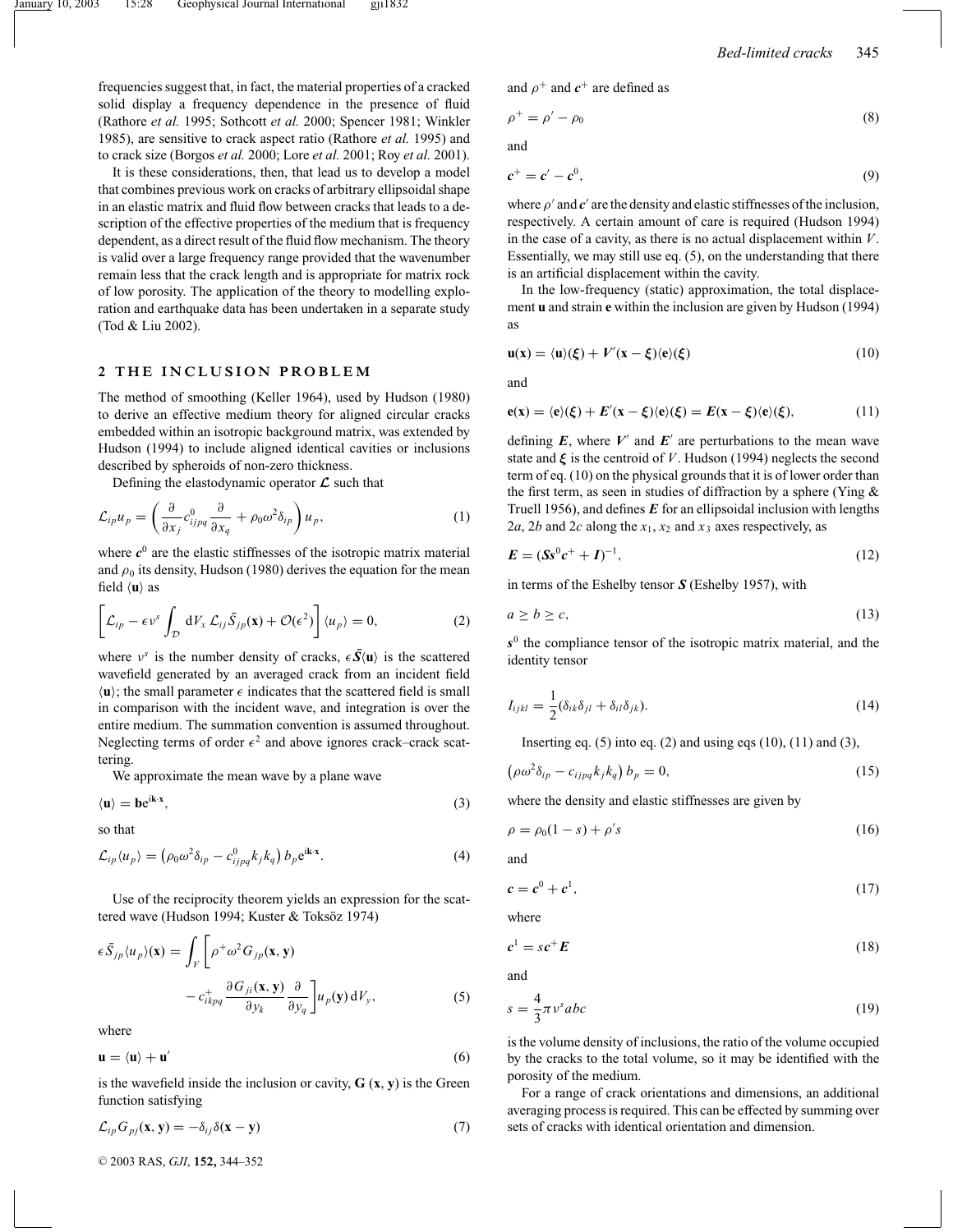## **3 THE THIN-CRACK LIMIT**

Let us assume that the lengths *a*, *b* and *c* obey

 $a > b \gg c$  (20)

and look at the limit in which

 $\alpha = c/a \rightarrow 0.$  (21)

Clearly, from eq. (19)

$$
s \to 0 \tag{22}
$$

thus from eq. (16)

 $\rho \rightarrow \rho_0.$  (23)

However, the asymptotic behaviour of eq. (18) requires determination of the limit of  $\alpha E$ . This requires inverting the tensor

$$
A = Ss^0c^+ + I \tag{24}
$$

where the components of *A* are given by

$$
A_{ijkl} = \frac{1}{3} \left( \frac{\kappa'}{\kappa} - \frac{\mu'}{\mu} \right) S_{ijpp} \delta_{kl} + \left( \frac{\mu'}{\mu} - 1 \right) S_{ijkl} + I_{ijkl}, \tag{25}
$$

where *ν* is Poisson's ratio for the matrix material,  $\kappa$ ,  $\mu$  are its bulk and shear moduli, and  $\kappa'$  and  $\mu'$  are the bulk and shear moduli of the inclusion. *S* and hence *A* has the symmetries

$$
S_{ijkl} = S_{ijkl} = S_{jikl}.\tag{26}
$$

If we write

$$
A = A^0 + \alpha A^1 + \mathcal{O}(\alpha^2)
$$
 (27)

then clearly we require  $A^0$  to be singular for the limit of  $\alpha E$  as  $\alpha \rightarrow$ 0 to be non-zero. The components of  $A^0$  are given by eqs (A1)–(A5). Unless  $\mu' = 0$ ,  $A^0$  is invertible and  $c^1 \rightarrow 0$ . If  $\mu' = 0$  we require components of  $A^1$  (eqs A6–A10) to determine  $\alpha E$  (eqs A11–A14).

#### **3.1 Dry and fluid-filled cracks**

If  $\kappa' = 0$  in addition to  $\mu' = 0$ , then

$$
c_{ijkl}^1 = -\frac{\epsilon}{\mu} c_{p3ij}^0 c_{q3kl}^0 U_{pq},
$$
\n(28)

as the result of Hudson (1980), where *U* is a diagonal tensor with elements

$$
U_{11} = \frac{8}{3} \frac{1 - \nu}{1 + \nu[f(b/a) - 1]}
$$
 (29)

$$
U_{22} = \frac{8}{3} \frac{1 - v}{1 - v f(b/a)}
$$
(30)

and

$$
U_{33} = \frac{8}{3}(1 - \nu). \tag{31}
$$

The function  $f$  is defined as

 $f(z) = z^2 D/E$  (32)

and the crack density is given by

$$
\epsilon = v^s \frac{2A^2}{\pi P},\tag{33}
$$

as Budiansky & O'Connell (1976), where  $A = \pi ab$  is the area of the crack,  $P = 4aE$  is the perimeter and, following the notation of Gradshteyn & Ryzhik (1980),

$$
E \equiv E(\pi/2, y),\tag{34}
$$

$$
D \equiv D(\pi/2, y) = [F(\pi/2, y) - E(\pi/2, y)]/y^2,
$$
\n(35)

where

$$
y^2 = 1 - z^2 \tag{36}
$$

and  $F(\theta, y)$  and  $E(\theta, y)$  are elliptic integrals of the first and second kind, respectively.

In the further limit in which

$$
b/a \to 1,\tag{37}
$$

we have that

$$
D/E \to \frac{1}{2} \tag{38}
$$

and  $U_{11}$ ,  $U_{22}$  and  $\epsilon$  reduce to the original expressions of Hudson (1981);

$$
U_{11} = U_{22} = \frac{16}{3} \frac{1 - \nu}{2 - \nu} \tag{39}
$$

and

$$
\epsilon = v^s a^3. \tag{40}
$$

The fluid-filled case, in which  $\kappa' \neq 0$ , leads to the same form for  $c<sup>1</sup>$ , but with  $U_{33} = 0$ , as given by Hudson (1981).

#### **3.2 Cracks filled with weak material**

Finally, we may look at the case where  $\mu' \neq 0$  and  $\kappa' \neq 0$  for small (non-zero) values of  $\mu'/\mu$ ,  $\kappa'/\kappa$  and  $\alpha$ , keeping only terms of order  $\alpha \mu / \mu'$  and  $\alpha \kappa / \kappa'$ , so that there is a large contrast between the parameters of the inclusion and those of the matrix. The non-zero components of  $\alpha E$  are given by eqs (A15)–(A18) and we may write the first-order correction to the elastic constants in the form of eq. (28) with the crack density being given by eq. (33),

$$
U_{11} = \frac{8}{3} \frac{1 - \nu}{1 + \nu[f(b/a) - 1]} (1 + M_1)^{-1},
$$
\n(41)

$$
U_{22} = \frac{8}{3} \frac{1 - \nu}{1 - \nu f(b/a)} (1 + M_2)^{-1}
$$
 (42)

and

$$
U_{33} = \frac{8}{3}(1 - \nu)(1 + K)^{-1},\tag{43}
$$

with

$$
M_1 = \frac{b}{a\alpha E} \frac{1 - \nu}{1 + \nu[f(b/a) - 1]} \frac{\mu'}{\mu},
$$
(44)

$$
M_2 = \frac{b}{a\alpha E} \frac{1 - \nu}{1 - \nu f(b/a)} \frac{\mu'}{\mu}
$$
\n
$$
(45)
$$

and

$$
K = \frac{b}{a\alpha E} (1 - \nu) \left( \frac{\kappa'}{\mu} + \frac{4}{3} \frac{\mu'}{\mu} \right).
$$
 (46)

This agrees with the result given by Hudson (1981) in the case when  $a = b$ .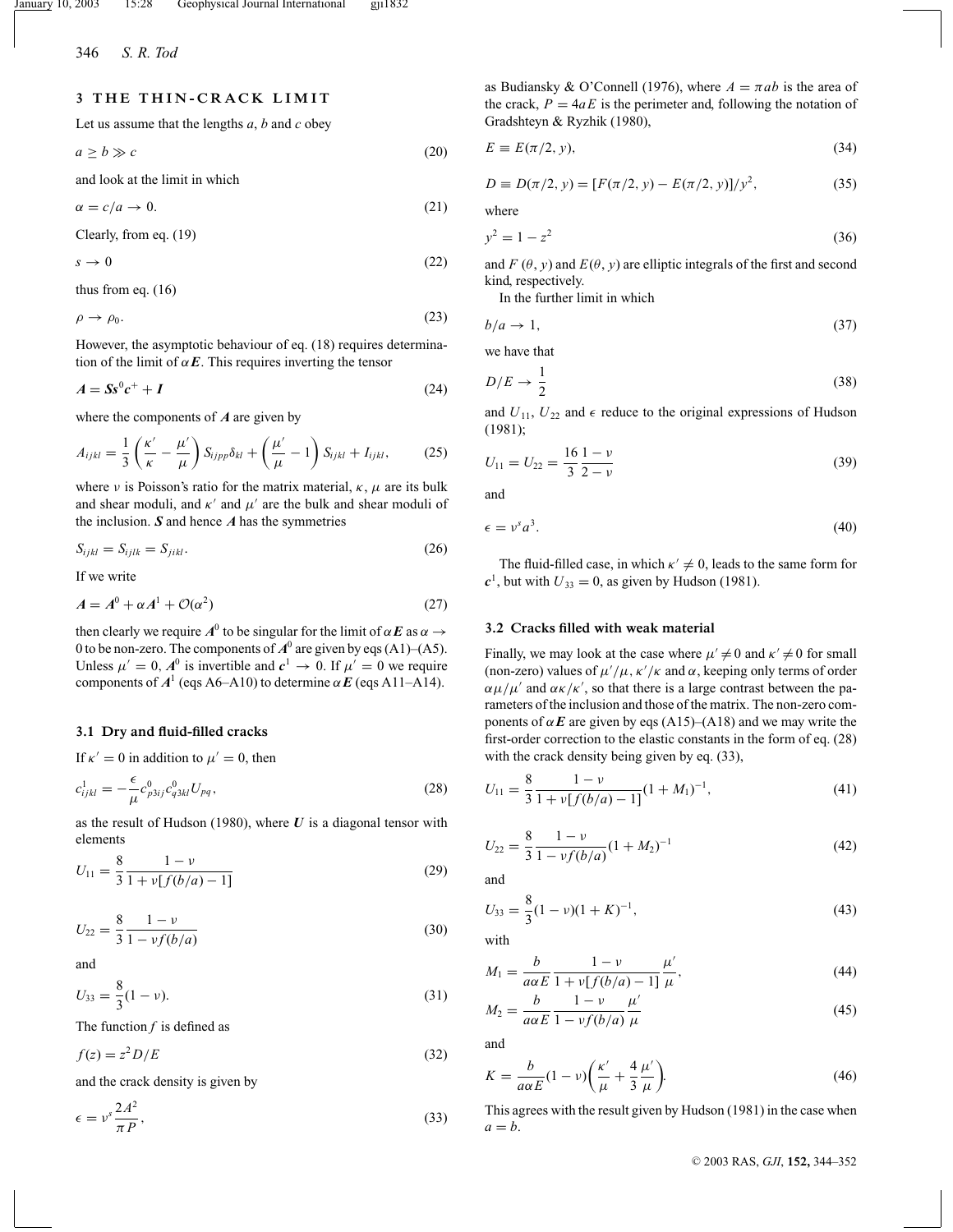## **4 RESULTS FOR VARYING CRACK DIMENSIONS**

The wave speeds  $v_i$ ,  $i = 1, 2, 3$ , of the resulting anisotropic material may be found by solving the dispersion equation

$$
\det(\rho v^2 \delta_{ip} - c_{ijpq} \hat{k}_j \hat{k}_q) = 0, \tag{47}
$$

where  $\hat{\mathbf{k}} = \mathbf{k}/k$  is the normalized wavenumber vector.

Let us first look at the case in which the dimensions *a*, *b* and *c* of the bed-limited cracks are fixed and the width of the crack *c* is non-zero. The resulting effective medium exhibits orthorhombic anisotropy. Figs 1(a) and (b) display the variation in wave speeds with offset angle  $\theta$ , where the azimuthal angle  $\phi = 0^\circ$  is fixed. In Figs 1(c) and (d) the azimuthal angle  $\phi$  varies, with  $\theta = 30^\circ$ fixed. In all, the fixed ratios  $b/a = \frac{1}{3}$  and  $c/a = \frac{1}{300}$  are used, with *b* = 1 m and  $v^s = 0.01 \text{ m}^{-3}$ , so that the porosity  $s = 1.3 \times$  $10^{-3}$ .  $\theta$  is defined to be the angle between the incident wave and the vertical axis, whereas  $\phi$  is the angle from the axis in the horizontal plane lying parallel to the direction of minimum crack width. Fig. 2 demonstrates the effect on the wave speeds caused by letting the ratio  $c/a \rightarrow 0$ , while keeping  $b/a$  and  $v^s$  fixed at the values used in Fig. 1, and  $\theta = 30^\circ$  and  $\phi = 30^\circ$  fixed. This corresponds to letting the crack width  $c \to 0$ , reducing the porosity likewise, so that the limiting values corresponding to eq. (28) are reached. In Fig. 3 the crack length  $a \to \infty$  by allowing the ratio  $b/a \to 0$  while keeping *b*/*c* and *s* fixed. It does not make sense in this case to keep the crack density ν*<sup>s</sup>* fixed, as this will result in a porosity greater than unity at a finite crack length. The limiting values at  $b/a = 0$  corresponds to an infinite cylinder, in other words a 2-D result. Throughout, the matrix is taken to have material properties  $v_P = 3.5 \times 10^3$  m s<sup>-1</sup>,  $v_s = 2.0 \times 10^3$  m s<sup>-1</sup>, the compressional and shear wave speeds of the uncracked matrix, and  $\rho = 2.2 \times 10^3$  kg m<sup>-3</sup>, while the cracks are assumed to be filled with water.

From Figs 1(a) and (b) we see that the compressional wave speed and one of the shear wave speeds varies as  $2\theta$ , while the second shear wave speed varies as  $4\theta$ , such that there are two angles at which the shear wave splitting vanishes. A significant change in wave speeds with offset is seen, for even a modest value of the porosity. An increase in *s* will result in an increase in the anisotropy. Figs 1(c) and (d) indicate a similarly large range of variation in the wave speeds with azimuth at a fixed offset. This will hold for all but the zero-offset measurement. The three wave speeds vary as  $2\phi$ and we notice, in particular from the two shear wave speeds, that the level of shear wave splitting varies substantially with azimuth.

Figs 2(a) and (b) exhibit a roughly linear dependence of wave speeds with crack thickness, while Figs 3(a) and (b) show an approximately linear variation in the wave speeds with crack length. The trend in Fig. 2 is as expected, for the crack width increase, so does the volume density of cracks (the porosity), therefore the greater the weakening in the material is, the lower the material stiffnesses. In Fig. 3 we see that as the volume of the average crack increases, i.e.  $b/a \rightarrow 0$ , the wavespeeds decrease and the shear wave splitting increases.

## **5 ADDING FLUID FLOW**

If we assume that the cracks are not all aligned and not all identical in size, we may write

$$
c_{ijkl}^1 = \sum_n s^n c_{ijpq}^+ E_{pqkl}^n,\tag{48}
$$



Figure 1. (a) The variation in compressional wave speed with offset at an azimuth parallel to the smallest crack dimension. (b) As in (a), but for shear wave speeds. The solid line corresponds to the quasi-*SV* wave and the dashed line to the quasi-*SH* wave. (c) The variation in compressional wave speed with azimuth at an offset of 30<sup>°</sup>. (d) As in (c), but for shear wave speeds. The solid line corresponds to the quasi-*SV* wave and the dashed line to the quasi-*SH* wave.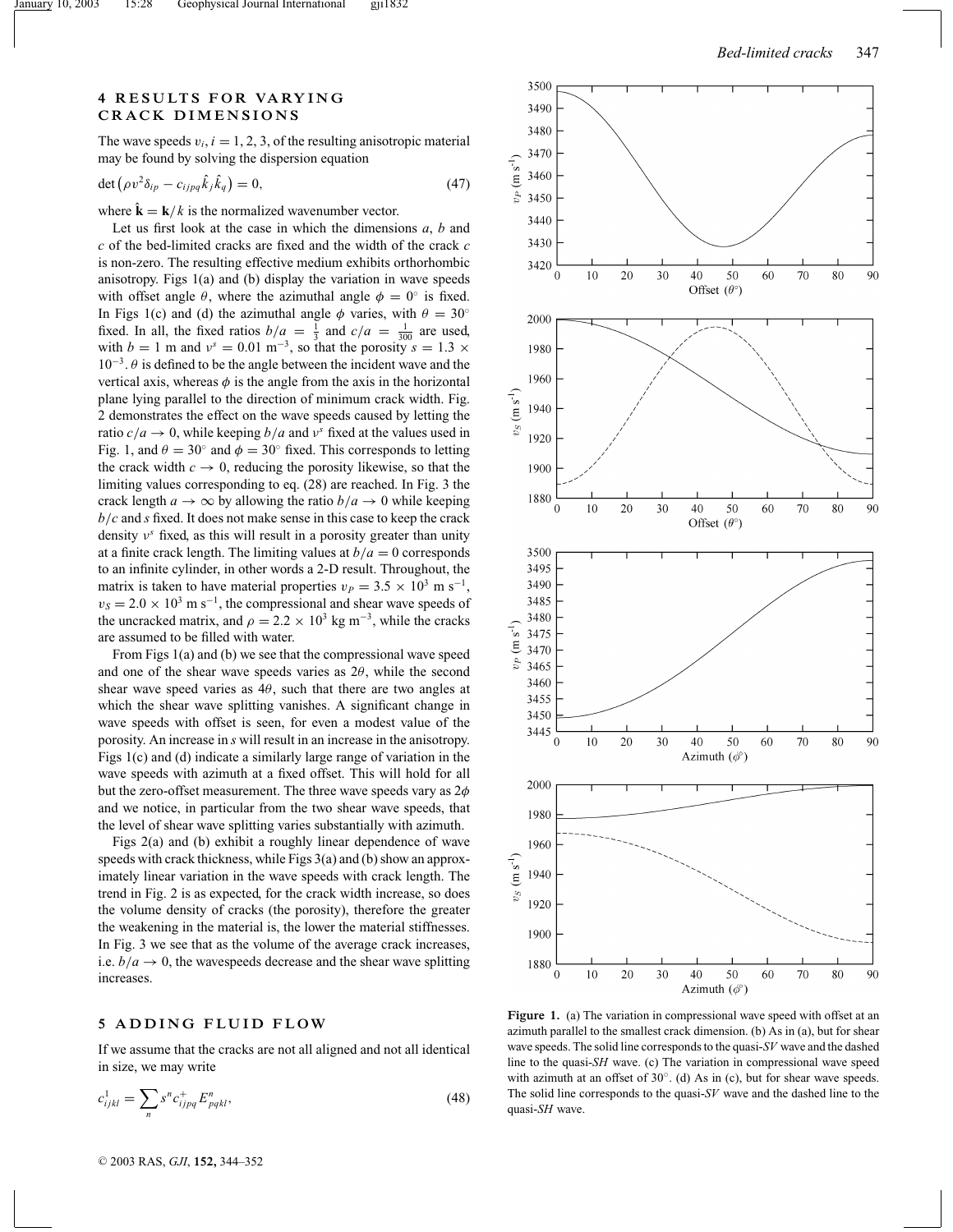

**Figure 2.** (a) The variation in compressional wave speed with the ratio of the crack width to length for a fixed crack density at an offset of 30◦ and an azimuth of  $30^\circ$ . (b) As in (a), but for shear wavespeeds. The solid line corresponds to the quasi-*SV* wave and the dashed line to the quasi-*SH* wave.



**Figure 3.** (a) The variation in compressional wave speed with the ratio of the crack height to length for a fixed porosity at an offset of 30◦ and an azimuth of 30◦. (b) As in (a), but for shear wave speeds. The solid line corresponds to the quasi-*SV* wave and the dashed line to the quasi-*SH* wave.

where

$$
E_{pqkl}^{n} = E_{mnrs} l_{mp}^{n} l_{nq}^{n} l_{rk}^{n} l_{sl}^{n},
$$
\n(49)

the superscript *n* labels the cracks, and  $\ell^n$  rotates from the background (global) axes to (local) axes fixed in the *n*th crack with the  $x_1, x_2$  and  $x_3$  axes along the directions with lengths 2*a*, 2*b* and 2*c*.  $\ell^n$  is given in terms of the Euler angles  $\theta$ ,  $\phi$  and  $\psi$  by

$$
\ell^{n} = \begin{pmatrix}\n\cos\theta\cos\phi\cos\psi & \cos\theta\sin\phi\cos\psi & -\sin\theta\cos\psi \\
-\sin\phi\sin\psi & +\cos\phi\sin\psi & -\sin\theta\cos\psi \\
-\cos\theta\cos\phi\sin\psi & -\cos\theta\sin\phi\sin\psi & \sin\theta\sin\psi \\
-\sin\phi\cos\psi & +\cos\phi\cos\psi & \sin\theta\sin\phi\n\end{pmatrix},
$$
\n(50)

and if **e**1, **e**<sup>2</sup> and **e**<sup>3</sup> form a right-handed triad of unit vectors that describe the orientation of an ellipsoidal inclusion in the global axes, then

$$
\ell_n = (\mathbf{e}_1 \, \mathbf{e}_2 \, \mathbf{e}_3)^T. \tag{51}
$$

The strain  $e^n$  in inclusion *n* as a result of an imposed strain  $e^0$  at infinity is given by

$$
\mathbf{e}^n = \mathbf{E}^n \mathbf{e}^0. \tag{52}
$$

To determine the strain  $e^n$  owing to an imposed stress  $\sigma^0$  at infinity and a pressure  $p<sup>n</sup>$  within the crack we subtract a uniform field  $\sigma = -p^n I$  from the stress field in the matrix leaving a structure with imposed stress  $\sigma^0 + p^n I$  at infinity. The strain caused by the superposition of these two fields is

$$
e_{ij}^n = \bar{E}_{ijkl}^n s_{klpq}^0 \left( \sigma_{pq}^0 + p^n \delta_{pq} \right) - \frac{p^n}{3\kappa} \delta_{ij}, \qquad (53)
$$

where  $\kappa = \lambda + 2 \mu/3$  is the bulk modulus of the matrix and  $\mathbf{E}^n$  is related to  $\overline{E}$  by eq. (49), where

$$
\bar{E} = (I - S)^{-1},\tag{54}
$$

the dry result of eq. (12).

To relate the pressure in the *n*th crack  $p^n$  to the imposed stress  $\sigma^0$ we use the fluid flow model of Hudson *et al.* (1996) and Tod (2001) where the porosity in the *n*th crack  $\phi^n$  is given by

$$
\phi^n = \phi_0^n + \phi_1^n : (\sigma^0 + p^n I) - \frac{\phi_0^n p^n}{\kappa},
$$
\n
$$
(55)
$$

where  $\phi_0^n$  and  $\phi_1^n$  are the stress-free porosity and the first-order correction, respectively, and we assume both the factors  $p/\kappa'$  and  $\phi_1^n$ :  $\sigma^0/\phi_0$  to be small. The flow is governed by local mass transport

$$
\frac{\partial}{\partial t}(\rho'^n \phi^n) = -\frac{\phi_0^n \rho_0}{\kappa' \tau}(p^n - p) \tag{56}
$$

and global Darcy flow

$$
\frac{\partial}{\partial t} \bigg( \sum_{n} \rho^{\prime n} \phi^{n} \bigg) = \nabla \cdot \bigg( \frac{\rho^{\prime}}{\eta} \boldsymbol{K}^{r} \cdot \nabla p \bigg),\tag{57}
$$

where  $\rho^n$  is the density of the fluid within the *n*th crack,  $\kappa'$  is the bulk modulus of the fluid,  $\rho'$  is the average fluid density,  $p$  is the average (local) fluid pressure,  $\eta$  is the fluid viscosity,  $K^r$  is the permeability tensor of the matrix and  $\tau$  is a relaxation parameter that characterizes the timescale of pressure equalization between neighbouring cracks. Using the relation between the fluid pressure and the density in the *n*th crack

$$
\frac{\rho_0}{\rho'^n} - 1 = -\frac{p^n}{\kappa'},\tag{58}
$$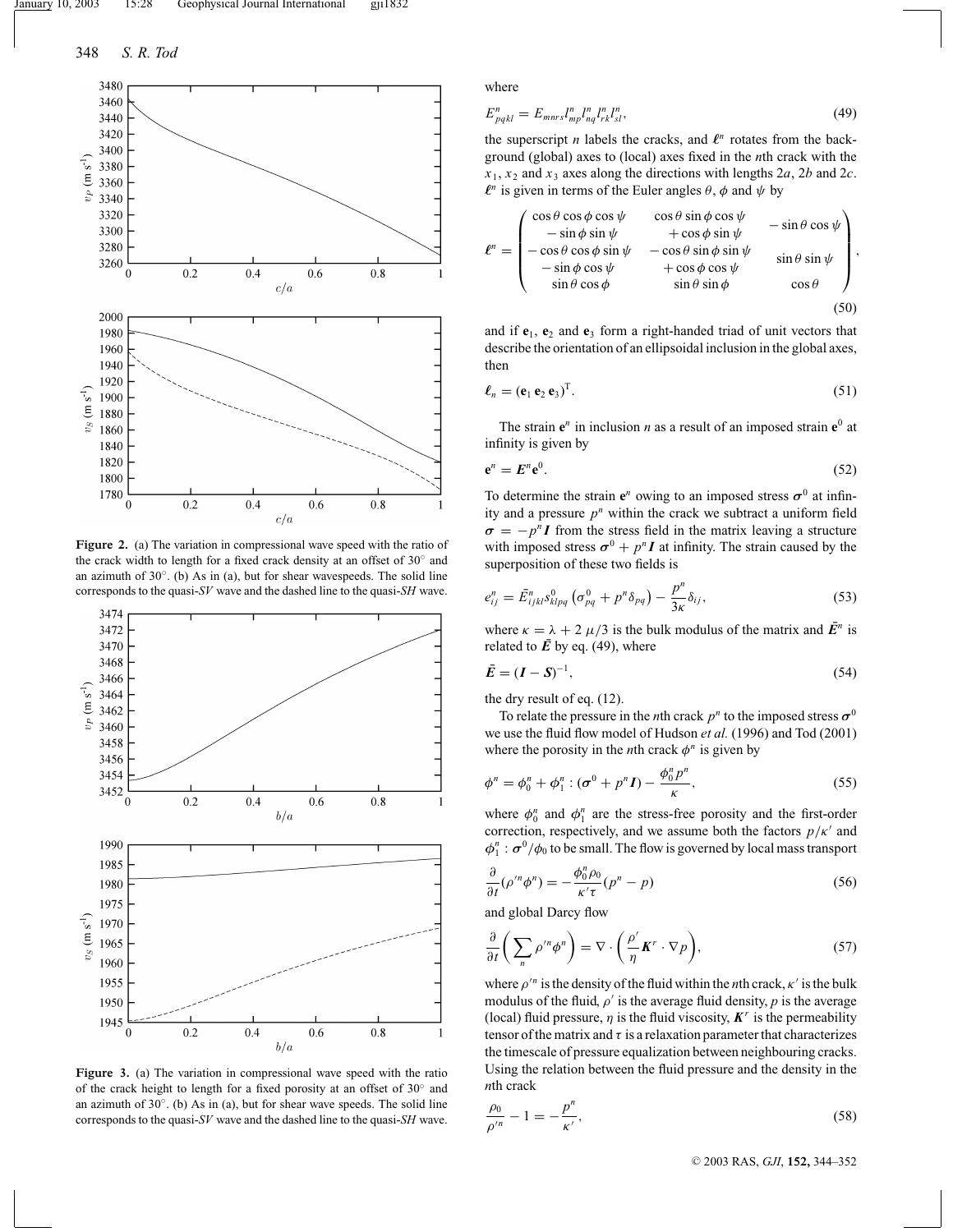we derive the result

$$
p^n = H_{ij}^n \sigma_{ij}^0 \tag{59}
$$

where

$$
\mathbf{H}^{n} = \frac{\kappa'}{1 - i\omega\tau\gamma^{n}} \left[ i\omega\tau \frac{\phi_{1}^{n}}{\phi_{0}^{n}} - \sum_{m} \frac{\phi_{1}^{m}}{1 - i\omega\tau\gamma^{m}} \right]
$$

$$
\times \left( \sum_{m} \frac{\gamma^{m} \phi_{0}^{m}}{1 - i\omega\tau\gamma^{m}} + \frac{i\omega \hat{k}_{p} K_{pq}^{r} \hat{k}_{q} \kappa'}{v^{2} \eta} \right)^{-1} \right], \tag{60}
$$

$$
\gamma^n = 1 + \frac{\kappa' \operatorname{tr} \phi_1^n}{\phi_0^n},\tag{61}
$$

where  $v$  is a zeroth-order approximation to the wave speed and tr is the trace operator. Hence

$$
e_{ij}^{n} = \left[ \bar{E}_{ijkl}^{n} s_{klmn}^{0} + \left( \bar{E}_{ijkl}^{n} s_{klpp}^{0} - \frac{\delta_{ij}}{3\kappa} \right) H_{mn}^{n} \right] \sigma_{mn}^{0}.
$$
 (62)

If we identify the right-hand side of eq. (62) with  $\hat{E}_{ijkl}^n s_{klmn}^0 \sigma_{mn}^0$ , this defines  $\hat{E}^n_{ijkl}$  as

$$
\hat{E}_{ijkl}^n = \bar{E}_{ijkl}^n + \left(\bar{E}_{ijrs}^n s_{rspp}^0 - \frac{\delta_{ij}}{3\kappa}\right) H_{mn}^n c_{mnkl}^0.
$$
 (63)

We may then write

$$
c_{ijkl}^1 = \sum_n s^n c_{ijpq}^+ \hat{E}_{mnrs} I_{mp}^n I_{nq}^n I_{rk}^n I_{sl}^n,\tag{64}
$$

where

$$
\hat{E}_{mnrs} = \hat{E}_{tuvx}^n I_{ml}^n I_{ru}^n I_{rv}^n I_{sx}^n = \bar{E}_{mnrs} + \frac{1}{3\kappa} (\bar{E}_{mnuu} - \delta_{mn}) H_{vx} c_{vxrs}^0,
$$
\n(65)

$$
H_{vx} = H_{ij}^n I_{vi}^n I_{xj}^n \tag{66}
$$

and we have made use of the relation

$$
\bar{E}_{mntu} s_{tupp}^0 = \frac{1}{3\kappa} \bar{E}_{mnuu}.
$$
\n(67)

It remains to calculate  $\phi_1^n$ . As with Hudson *et al.* (1996) we approximate  $\phi_1^n$  using the result for a single crack. The relative increase in volume of an empty crack under the imposed stress  $\sigma^0$  is

$$
\frac{\phi^n - \phi_0^n}{\phi_0^n} = \frac{\phi_1^n : \sigma^0}{\phi_0^n} = \frac{1}{V} \int_V e_{ii}^n dV = \bar{E}_{iikl}^n s_{klpq}^0 \sigma_{pq}^0,
$$
 (68)

so that

$$
(\phi_1^n)_{pq} = \phi_0^n \bar{E}_{iikl}^n s_{klpq}^0 = \phi_0^n \bar{E}_{iirs} l_{rk}^n l_{sl}^n s_{klpq}^0 \tag{69}
$$

and hence

$$
H_{vx}c_{v xrs}^{0} = \frac{\kappa'}{1 - i\omega\tau\gamma^{n}} \left[ i\omega\tau \bar{E}_{pprs} - l_{rk}^{n}l_{sl}^{n} \sum_{m} \frac{\phi_{0}^{m} \bar{E}_{pptu}l_{ik}^{m}l_{ul}^{m}}{1 - i\omega\tau\gamma^{m}} \right]
$$

$$
\times \left( \sum_{m} \frac{\gamma^{m}\phi_{0}^{m}}{1 - i\omega\tau\gamma^{m}} + \frac{i\omega\hat{k}_{p}K_{pq}^{r}\hat{k}_{q}\kappa'}{v^{2}\eta} \right)^{-1} \right]
$$
(70)

and

$$
\gamma^n = 1 + \frac{\kappa'}{3\kappa} \bar{E}_{iijj}.
$$
\n<sup>(71)</sup>

<sup>C</sup> 2003 RAS, *GJI*, **152,** 344–352

#### **5.1 The aligned thin-crack limit**

If we make the assumption that the cracks are all aligned and of identical dimension, then we may write

$$
c_{ijkl}^1 = s c_{ijpq}^+ \hat{E}_{pqkl},\tag{72}
$$

where

$$
\hat{E}_{pqkl} = \bar{E}_{pqkl} + \frac{\kappa'}{3\kappa} (\bar{E}_{pquu} - \delta_{pq}) \chi \bar{E}_{vvkl},
$$
\n(73)

$$
\chi = \frac{1}{1 - i\omega\tau\gamma} \left[ i\omega\tau - \frac{1}{\gamma + i\omega\tau K_2(1 - i\omega\tau\gamma)} \right]
$$
(74)

and

$$
K_2 = \frac{\kappa' \hat{k}_p K_{pq}^r \hat{k}_q}{s v^2 \tau \eta},\tag{75}
$$

after Tod (2002).

In the limit  $\alpha \to 0$ , a number of components of  $\hat{E}$  vanish and eq. (72) reduces to the same limit as the fluid-filled isolated case does, in which  $c^1$  is given by eq. (28) and  $U_{33} = 0$ .

#### **5.2 Results with fluid flow**

Taking the same properties for the wave speeds and densities of the matrix and liquid infill and of the crack dimensions and number density as used previously, we assume an isotropic permeability such that  $K_{pq}^r = K^r \delta_{pq}$ , hence

$$
K_2 = \frac{\kappa' K'}{s v^2 \tau \eta} \tag{76}
$$

and we now look at the sensitivity of the wave speeds to frequency  $f = \omega/2 \pi$  with the offset and azimuth fixed at  $\theta = 30^\circ$  and  $\phi =$ 30◦.

Taking  $v = v_S$ ,  $K^r = 10^{-11}$  m<sup>2</sup>,  $\eta = 10^{-4}$  Pa s and  $\tau = 10^{-4}$  s—at the upper end of the theoretical estimates by Hudson *et al.* (1996) and O'Connell & Budiansky (1977)—Fig. 4 shows the variation in wave speeds with *f* .

Now, the frequency dependence is contained entirely within the parameter  $χ$  (eq. 74). In particular, the parameters  $τ$ ,  $γ$  and  $K_2$ determine the sensitivity of  $\chi$  to  $f$ . For given matrix and fluid wave speeds and densities and given crack parameters, the sensitivity of *χ* to *f* is controlled by τ and the ratio  $K^r/\eta$ . A decrease in the ratio  $K^r/\eta$  by two orders of magnitude will increase the lowest frequency at which the wave speeds are significantly different from their zero-frequency limiting values by an order of magnitude, while an increase in  $K^r/\eta$  will have the opposite effect. The role of  $\tau$  is a little more complex, Fig. 5 is the same as Fig. 4, but with  $\tau = 10^{-6}$ , at the lower end of the theoretical estimates mentioned.

This modelling has assumed that fluid flow is the sole mechanism by which a frequency dependence may arise in the observed velocities when, in fact, there is an additional mechanism that may give rise to this phenomena: scattering. Certainly, for the larger frequencies shown in Figs 4(a) and (b) the wavenumber becomes comparable with the crack dimension and the effects of scattering must be included within a more complete theory, while at the larger frequencies shown in Figs 5(a) and (b) scattering is likely to dominate any observed effects of frequency dependence.

Figs 4(a) and (b) tell us that provided the fluid is sufficiently viscous and/or the matrix is sufficiently permeable and the relaxation time is large enough, the effect of the fluid flow mechanism is apparent within the seismic frequency band, where the compressional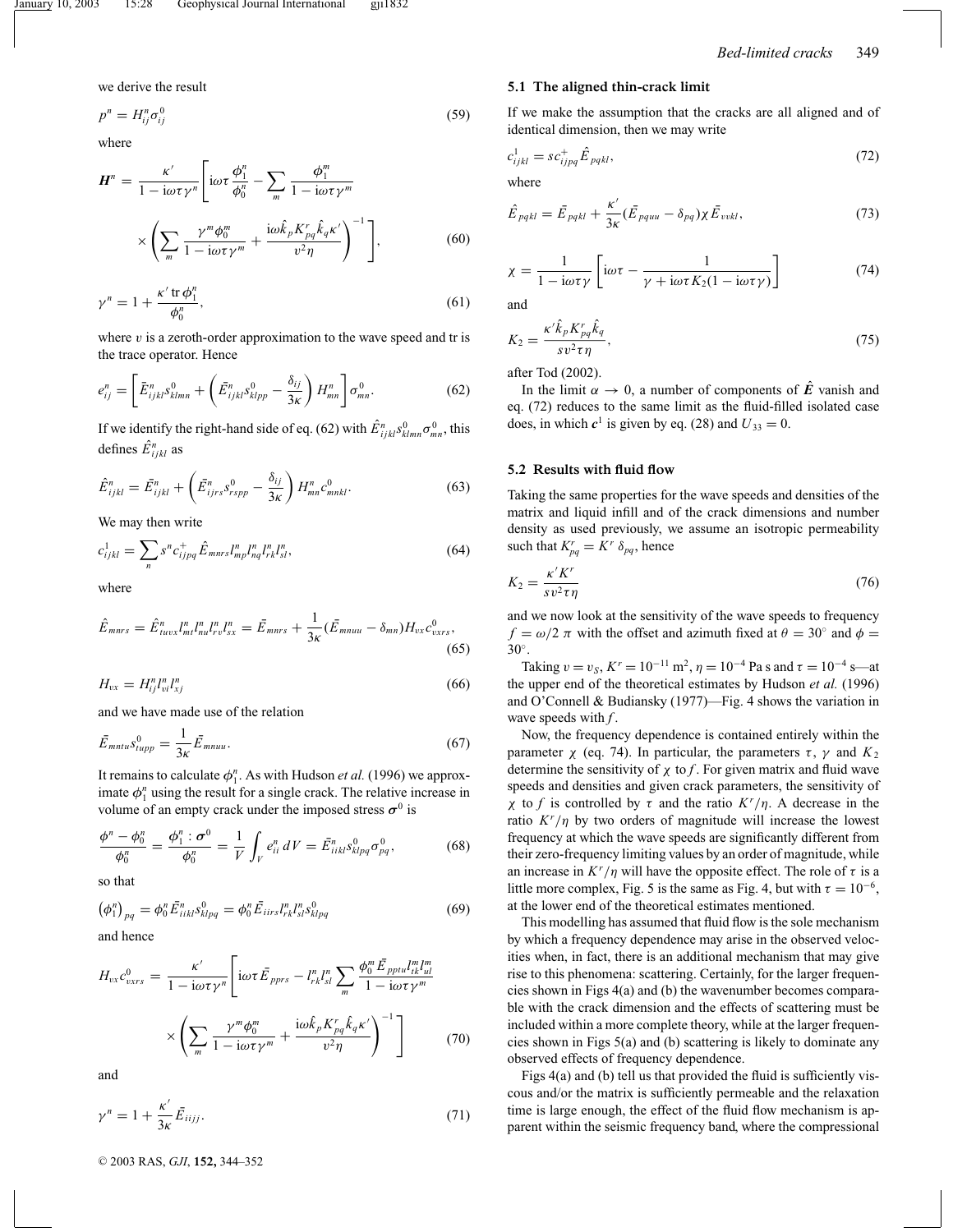

**Figure 4.** (a) The variation in compressional wave speed with frequency at  $\tau = 10^{-4}$  s and  $K^r/\eta = 10^{-7}$  m<sup>2</sup> Pa<sup>-1</sup> s<sup>-1</sup>. (b) As in (a), but for shear wave speeds. The solid line corresponds to the quasi-*SV* wave and the dashed line to the quasi-*SH* wave.



**Figure 5.** (a) As Fig. 4(a), but with  $\tau = 10^{-6}$  s. (b) As in (a), but for shear wave speeds. The solid line corresponds to the quasi-*SV* wave and the dashed line to the quasi-*SH* wave.

wave and one of the shear waves show small but non-negligible variations with frequency, whereas this frequency dependence will have all but vanished at logging and ultrasonic frequencies. While not frequency independent, the second shear wave has a negligible frequency dependence. Figs 5(a) and (b) suggest that for lower values of the relaxation parameter  $\tau$  the wave speeds are appreciably frequency dependent at seismic and at higher frequencies where the wave speeds rise steadily towards their high-frequency limit (not shown).

## **6 CONCLUSIONS**

The commonly used Hudson theory (Hudson 1980, 1981) that was extended to include elliptical cracks of arbitrary dimensions (Hudson 1994) has been studied in detail to look at the effects of changing crack shape on the wave speeds of the effective medium, with particular application to bed-limited cracks, i.e. cracks where the vertical dimension is restricted because of the structure of the matrix material, but where the length is unconfined and the width is non-zero. As a limiting value of the general result valid for arbitrary shape, simple expressions are derived for the elastic stiffnesses in the case of flat elliptical cracks that take the same form as the original expressions given by Hudson (1981) and that reduce to those original expressions in the further limit in which the two parameters controlling the shape of the ellipse are identical.

In addition to this, the theory has been extended to incorporate a model of fluid flow that is dominated by the flow from one crack to another (Hudson *et al.* 1996; Tod 2001) and is valid at all frequencies such that the wavenumber remains less then the largest crack dimension. The simplest case, in which the cracks are taken to be all aligned and of identical dimension, is studied in some detail.

We are able to model the offset and azimuthal dependence of the material properties and the effects of changing crack dimensions with application to the inversion of seismic data for material properties. Furthermore, interpreting the frequency variation of the material properties has application to improving the understanding of the relation between wavespeeds measured in well logs and those interpreted from seismic data.

Tod & Liu (2002) use the theory to model the observed frequency dependence within both exploration and earthquake data in terms of fluid effects, while the development of a combined scattering/fluidflow theory remains the subject of future work.

#### **ACKNOWLEDGMENTS**

The author would like to thank John A. Hudson at DAMTP, University of Cambridge and Enru Liu at the British Geological Survey for support and encouragement, and the anonymous reviewers for their helpful comments. The work was sponsored by the Natural Environment Research Council through project GST022305, as part of the thematic programme *Understanding the micro-to-macro behaviour of rock fluid systems* ( $\mu$ 2M) and is published with the approval of the Executive Director of the British Geological Survey (NERC).

#### **REFERENCES**

Anderson, D.L., Minster, B. & Cole, D., 1974. The effect of oriented cracks on seismic velocities, *J. geophys. Res.,* **79,** 4011–4015.

Auriault, J.L. & Boutin, C., 1994. Deformable porous media with double porosity. III: Acoustics, *Transp. Por. Med.,* **14,** 143–162.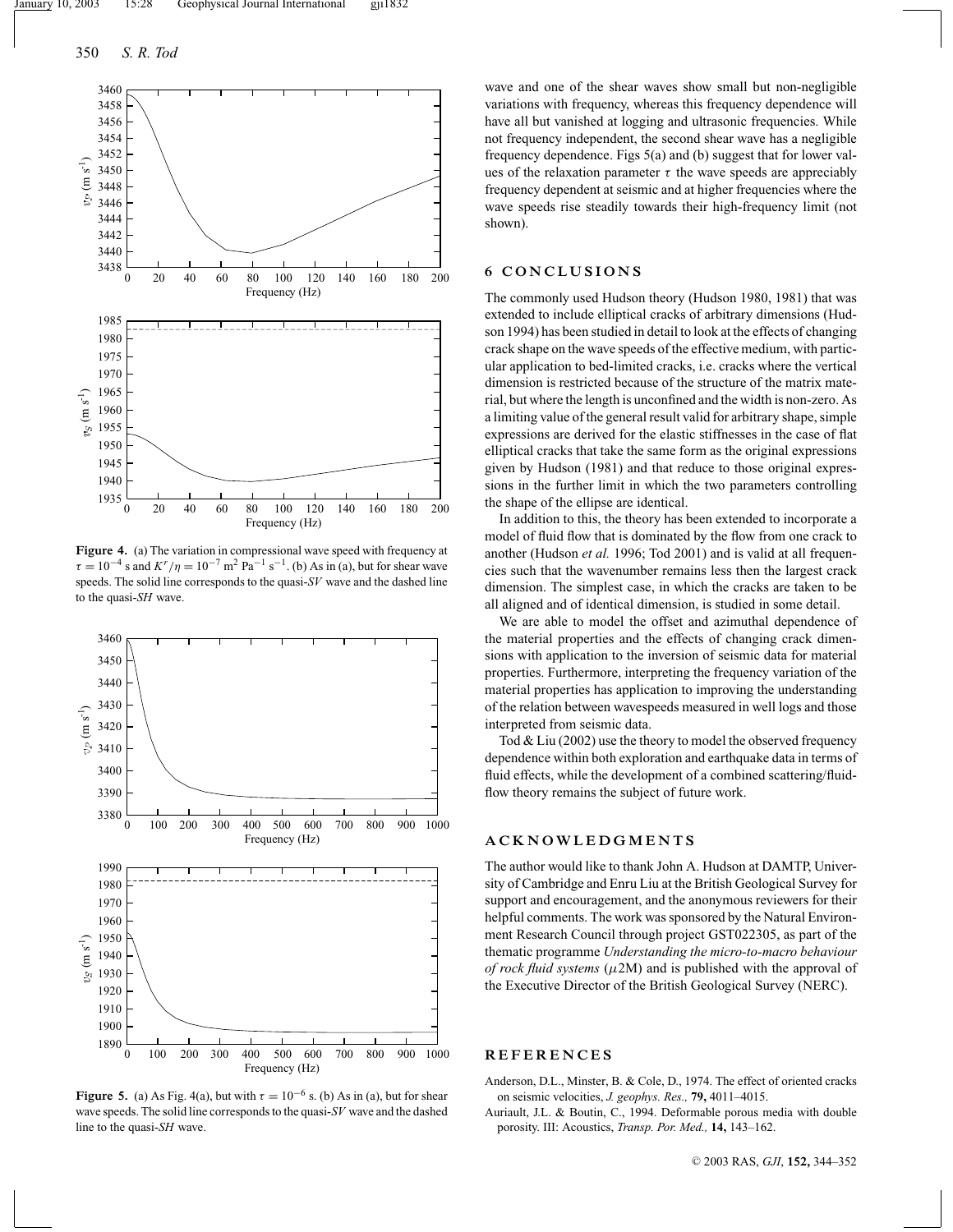- Bai, T., Pollard, D.D. & Gross, M.R., 2000. Mechanical prediction of fracture aperture in layered rocks, *J. geophys. Res.,* **105,** 707–721.
- Biot, M.A., 1956. Theory of propagation of elastic waves in a fluid-saturated porous solid. I. Low-frequency range, *J. acoust. Soc. Am.,* **28,** 168–178.
- Borgos, H.G., Cowie, P.A. & Dawers, N.H., 2000. Practicalities of extrapolating one-dimensional fault and fracture size–frequency distributions to higher-dimensional samples, *J. geophys. Res.,* **105**, 28 377– 28 391.
- Budiansky, B. & O'Connell, R.J., 1976. Elastic moduli of a cracked solid, *Int. J. Solids Struct.,* **12,** 81–97.
- Chapman, M., 2001. Modelling the wide-band laboratory response of rock samples to fluid and pressure changes, *PhD thesis,* University of Edinburgh.
- Chesnokov, E.M., Queen, J.H., Vichorev, A.A., Lynn, H.B., Hooper, J.M., Bayuk, I.O., Castagna, J.A. & Roy, B., 2001. Frequency dependent anisotropy, in *Exp. Abs., 71st Ann. Int. Mtg SEG,* San Antonio, TX.
- Eshelby, J.D., 1957. The determination of the elastic field of an ellipsoidal inclusion and related problems, *Proc. R. Soc. Lond.,* A., **241,** 376–396.
- Garbin, H.D. & Knopoff, L., 1973. The compressional modulus of a material permeated by a random distribution of circular cracks, *Q. appl. Math.,* **30,** 453–464.
- Garbin, H.D. & Knopoff, L., 1975. Elastic moduli of a medium with liquidfilled cracks, *Q. appl. Math.,* **33,** 301–303.
- Gassmann, F., 1951. Über die elastizität poröser medien, Vier. Natur. Gesell. *Zurich,* **96,** 1–23.
- Gradshteyn, I.S. & Ryzhik, I.M., 1980. *Tables of Integrals, Series, and Products,* 4th edn, Academic Press, New York.
- Hudson, J.A., 1980. Overall properties of a cracked solid, *Math. Proc. Camb. Phil. Soc.,* **88,** 371–384.
- Hudson, J.A., 1981. Wave speeds and attenuation of elastic waves in material containing cracks, *Geophys. J. R. astr. Soc.,* **64,** 133–150.
- Hudson, J.A., 1994. Overall properties of materials with inclusions or cavities, *Geophys. J. Int.* **117,** 555–561.
- Hudson, J.A., Liu, E. & Crampin, S., 1996. The mechanical properties of materials with interconnected cracks and pores, *Geophys. J. Int.* **124,** 105– 112.
- Keller, J.B., 1964. Stochastic equations and wave propagation in random media, *Proc. Symp. appl. Math.,* **16,** 145–170.
- Kuster, G.T. & Toksöz, M.N., 1974. Velocity and attenuation of seismic waves in two-phase media: Part 1. Theoretical formulations, *Geophysics,* **39,** 587–606.
- Lore, J., Aydin, A. & Goodson, K., 2001. A deterministic methodology for prediction of fracture distribution in basaltic multiflows, *J. geophys. Res.,* **106,** 6447–6459.
- Mavko, G.M. & Jizba, D., 1991. Estimating the grain-scale fluid effects on velocity dispersion in rocks, *Geophysics,* **56,** 1940– 1949.
- Mavko, G.M. & Nur, A., 1978. The effect of nonelliptical cracks on the compressibility of rocks, *J. geophys. Res.,* **83,** 4459–4468.
- Nishizawa, O., 1982. Seismic velocity anisotropy in a medium containing orientated cracks—transversely isotropic case, *J. Phys. Earth,* **30,** 331– 347.
- O'Connell, R.J. & Budiansky, B., 1974. Seismic velocities in dry and saturated cracked solids, *J. geophys. Res.,* **79,** 5412–5426.
- O'Connell, R.J. & Budiansky, B., 1977. Viscoelastic properties of fluidsaturated cracked solids, *J. geophys. Res.,* **82,** 5719–5735.
- Rathore, J.S., Fjaer, E., Holt, R.M. & Renlie, L., 1995. *P* and *S*-wave anisotropy of a synthetic sandstone with controlled crack geometry, *Geophys. Prospect.,* **43,** 711–728.
- Roy, B., Hooper, J., Queen, J., Bayuk, I., Kukharenko, Y. & Chesnokov, E., 2001. Prediction of frequency dependent velocity in porous reservoirs, in *Exp. Abs., 71st Ann. Int. Mtg SEG,* San Antonio, TX.
- Sayers, C.M., 1988. Inversion of ultrasonic wave velocity measurements to obtain the microcrack orientation distribution function in rocks, *Ultrasonics,* **26,** 73–77.
- Shapiro, S.A. & Hubral, P., 1996. Elastic waves in finely layered sediments: the equivalent medium and generalized O'Doherty–Anstey formulas, *Geophysics,* **61,** 1282–1300.
- Sothcott, J., McCann, C. & O'Hara, S.G., 2000. The influence of two different pore fluids on the acoustic properties of reservoir sandstones at sonic and ultrasonic frequencies, in *Exp. Abs., 70th Ann. Int. Mtg SEG,* Calgary, Canada.
- Spencer, J.W., 1981. Stress relaxation at low frequencies in fluid-saturated rocks: attenuation and modulus dispersion, *J. geophys. Res.,* **86,** 1803– 1812.
- Thomsen, L., 1995. Elastic anisotropy due to aligned cracks in porous rock, *Geophys. Prospect.,* **43,** 805–829.
- Tod, S.R., 2001. The effects on seismic waves of interconnected nearly aligned cracks, *Geophys. J. Int.* **146,** 249–263.
- Tod, S.R., 2002. The effects of stress and fluid pressure on the anisotropy of interconnected cracks, *Geophys. J. Int.* **149,** 149–156.
- Tod, S.R. & Liu, E., 2002. Frequency-dependent anisotropy due to fluid flow in bed limited cracks, *Geophys. Res. Lett.,* **29**, 10.1029/ 2002GL015 369.
- Tsukrov, I., 2000. Elastic moduli of composites with rigid elliptical inclusions, *Int. J. Fract.,* **101,** L29–L34.
- Tsukrov, I. & Kachanov, M., 2000. Elastic moduli of an anisotropic material with elliptical holes of arbitrary orientational distribution, *Int. J. Solids Struct.,* **37,** 5919–5941.
- Tsukrov, I. & Novak, J., 2002. Effective elastic properties of solids with defects of irregular shapes, *Int. J. Solids Struct.,* **39,** 1539–1555.
- Walsh, J.B., 1965. The effect of cracks on the compressibility of rock, *J. geophys. Res.,* **70,** 381–389.
- Walsh, J.B. & Grosenbaugh, M.A., 1979. A new model for analyzing the effect of fractures on compressibility, *J. geophys. Res.,* **84,** 3532–3536.
- Winkler, K.W., 1985. Dispersion analysis of velocity and attenuation in Berea sandstone, *J. geophys. Res.,* **90,** 6793–6800.
- Ying, C.F. & Truell, R., 1956. Scattering of a plane longitudinal wave by a spherical obstacle in an isotropically elastic solid, *J. Appl. Phys.,* **27,** 1086–1097.

## **APPENDIX A: DETERMINING** *E*

The non-zero components of  $A^0$  (eq. 27) are

$$
A_{1111}^0 = A_{2222}^0 = 1,\tag{A1}
$$

$$
A_{3311}^0 = A_{3322}^0 = \frac{1}{3(1-\nu)} \left[ (1+\nu)\frac{\kappa'}{\kappa} - (1-2\nu)\frac{\mu'}{\mu} - 3\nu \right],
$$
\n(A2)

$$
A_{3333}^0 = \frac{1}{3(1-\nu)} \left[ (1+\nu)\frac{\kappa'}{\kappa} + 2(1-2\nu)\frac{\mu'}{\mu} \right],
$$
 (A3)

$$
A_{2323}^0 = A_{1313}^0 = \frac{1}{2} \frac{\mu'}{\mu},
$$
 (A4)

$$
A_{1212}^0 = \frac{1}{2} \tag{A5}
$$

and those related to the above by the symmetries of eq. (26).

When  $\mu' = 0$ , the components of  $A<sup>1</sup>$  that are required, are

$$
A_{2323}^1 = \frac{aE}{2b(1-\nu)}[1 - \nu f(b/a)],\tag{A6}
$$

$$
A_{1313}^1 = \frac{aE}{2b(1 - v)} \{1 + v[f(b/a) - 1]\}
$$
 (A7)

and those related to the above by the symmetries of eq. (26). When  $\kappa' = 0$  as well, we also need